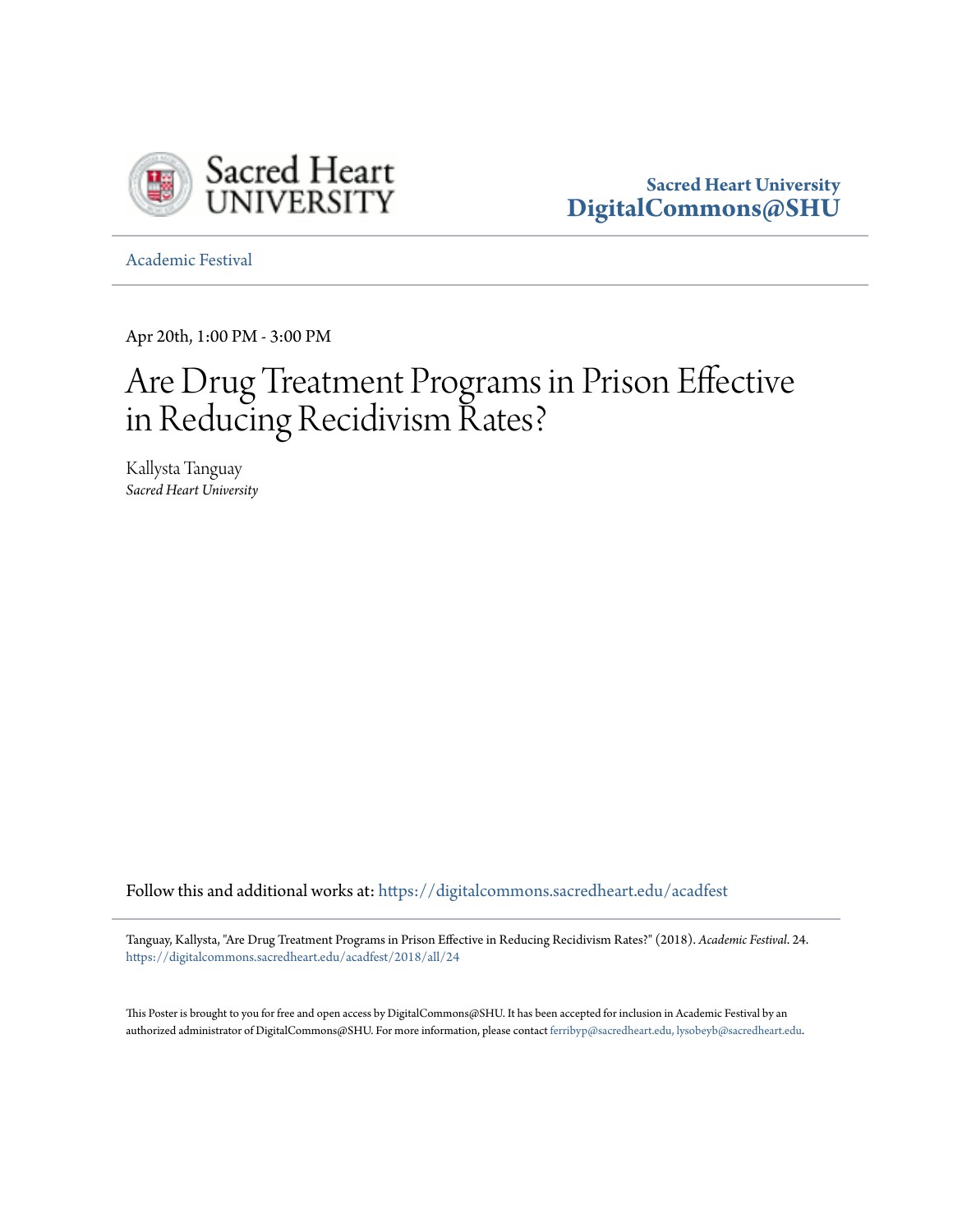Are Drug Treatment Programs in Prison Effective in Reducing Recidivism Rates? Kally Tanguay Sacred Heart University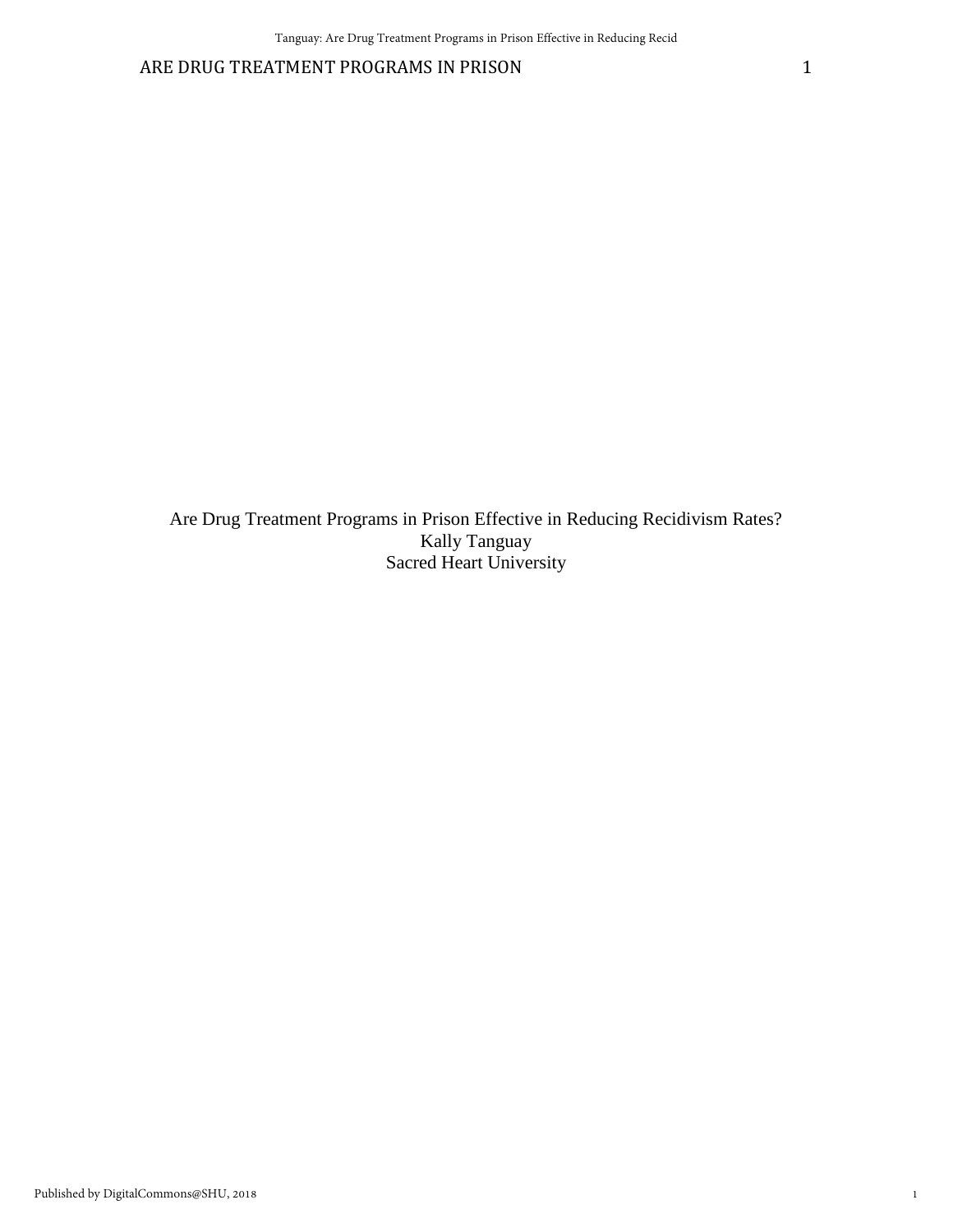# Abstract

Much of the United States prison population consists of offenders who have some sort of substance abuse problem. There are now substance abuse treatment programs that are offered in prisons to help rehabilitate these offenders in hopes that they will not commit further crimes once they are released into the community. The question is, are these drug treatment programs offered in prison effective in reducing recidivism rates? The proposed study involving therapeutic drug treatment communities in 20 different prisons can help determine this. Individuals chosen to participate in the drug treatment program within the prison will be compared to another group of inmates who also have a drug abuse problem but were not chosen to receive treatment. Subsequent to their release from prison they will have follow up periods in given intervals to see if any of them recidivated. This data will help determine if there was a difference between the two groups in terms of their recidivism rates.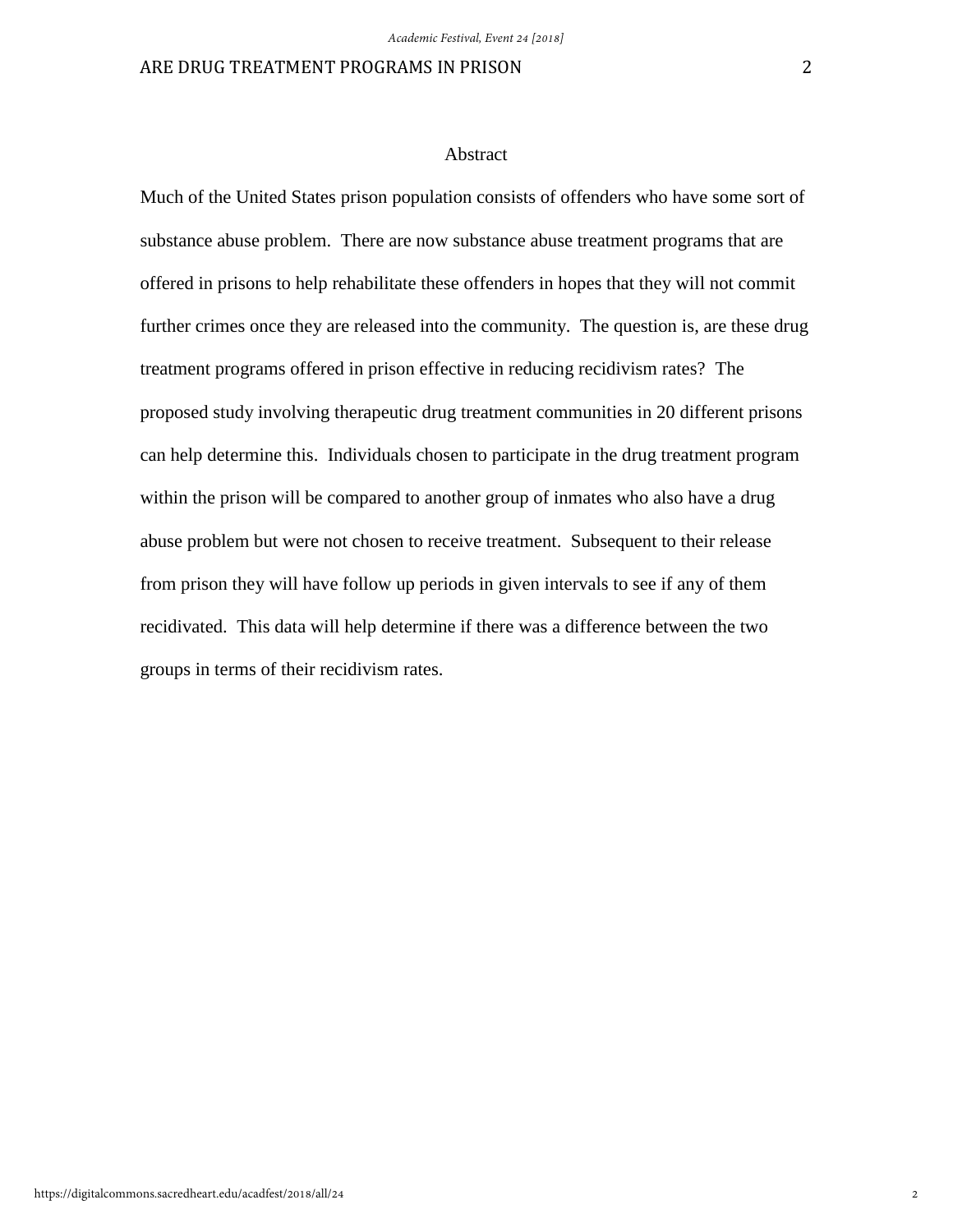Many studies have shown that individuals who use illicit drugs are more likely to engage in further criminal conduct. It is a fact that drug users are responsible for a disproportionate amount of crime. Prisons are being filled with individuals who have some sort of substance abuse issue. Many of their offenses are related to drug use in some way whether they were under the influence during the commission of a crime, committed the crime in order to support their habit (ex. stealing), or their offense was directly related to a drug crime (possession, sale of drugs). Many prisons now offer drug treatment programs for offenders to participate in during their time behind bars. The hope here is that when they eventually get released back into the community they will be rehabilitated and no longer commit crimes such as the ones mentioned above relating to the use of illicit drugs.

# **Literature Review**

Experts in the field of criminal justice have previously examined the question of whether the substance abuse treatment programs available in prisons are effective in preventing individuals from reoffending. The literature they have provided based on their past experiments can be helpful in conducting future studies.

One specific type of treatment program is a therapeutic community (TC). Several of the studies that have already been implemented have used this approach. Olson (2014) and Prendergast (2003) Pelissier (2005), Belenko (2004), Johnson (2012), Holmberg (2012) and Hiller (1999), all specified that this was the type of program that was used to carry out their experiment. When looking at multiple different sites it helped to standardize the programs by making sure they were all working in accordance with this one approach. Intensive TC's are also found to be one of the most effective types of drug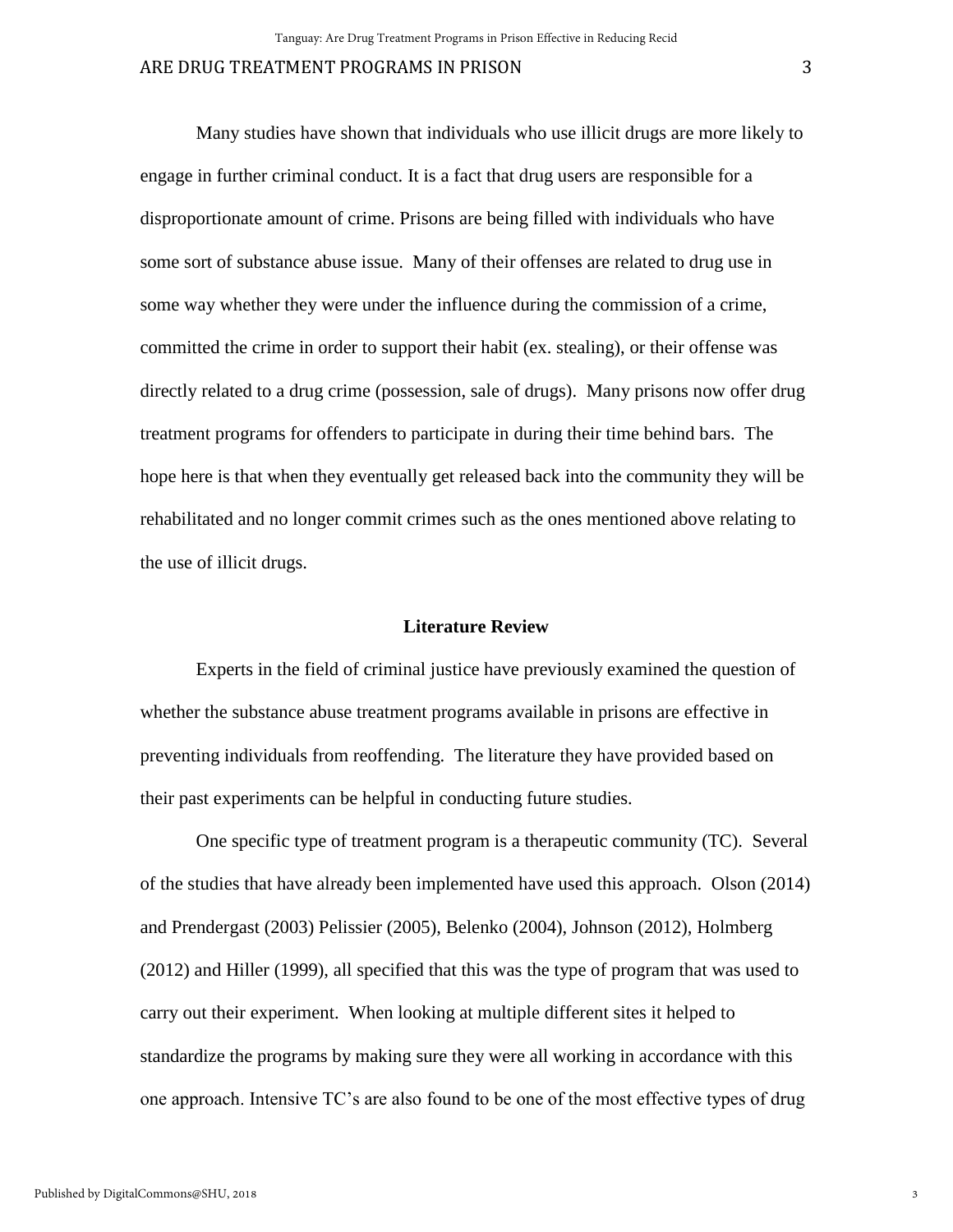treatment programs offered in prisons. This is a common type of treatment program that involves group meetings, counseling sessions, classes, seminars, and other group activities and exercises. There is a strong emphasis on personal reflection and learning how to take responsibility for ones own actions. Usually the participants live in a group setting with just the other individuals in the therapeutic community and are encouraged to hold their fellow group members accountable for their own sobriety. They are meant to support one another and help each other through the ups and downs on the road to recovery. The goal is to adjust their thinking patterns in order to change their behavior and become law-abiding citizens who are able to maintain sobriety once they are back in the community.

Several previous investigations have taken into account predictor variables that could have an impact on whether or not participation in drug treatment programs will be successful for each individual. These variables can range from the demographic and socioeconomic status of the participant to their prior history. Olson (2014), Wallace (2001), and Pelissier (2005), have all identified several variables and made sure that they are controlled for and accounted for in their studies. Some of the control variables that they pointed out included the offender's race, ethnicity, age, marital status, if they had children, education level, employment status before arrest, mental health problems, gang affiliation, living situation after release, and region of origin. Other variables that they deemed necessary to take into account were related to the offender's criminal history such as number of prior arrests, number of previous prison sentences, total time served, age at first commitment, and type of prior offenses (violent, drug, etc.). Further control variables were related to the specific crime that the offender was in prison for most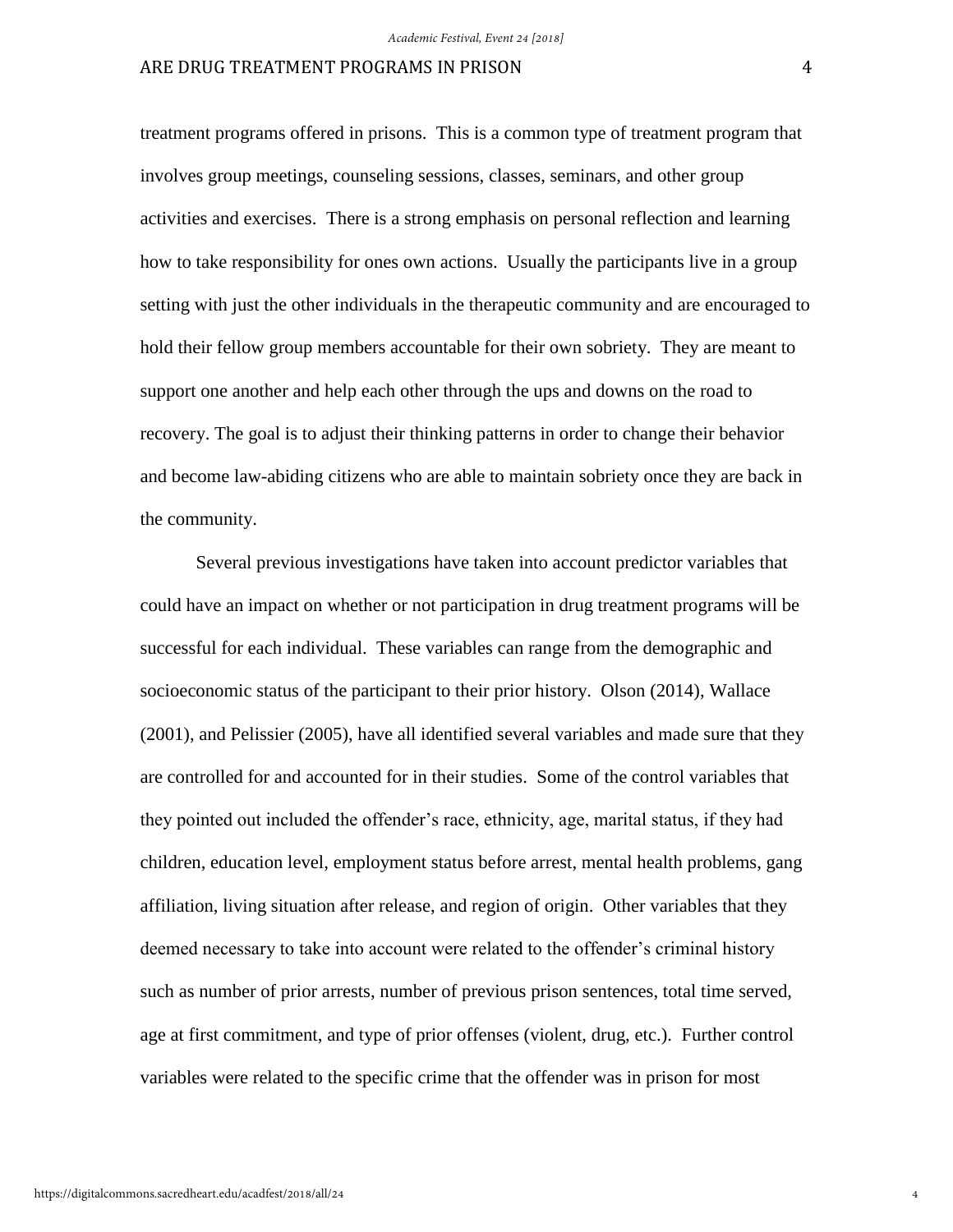recently. This included the current conviction offense type and felony class, the amount of time being served for it, and whether or not they were on supervision at the time of the offense they are currently serving time for. Lastly, these experts recognized details involving the participant's history of drug use as important predictor variables. For example, their frequency of substance use, when they began using, type of daily drug use in the year before arrest, along with previous treatment history and treatment completion. These are variables that cant be ignored because they could serve as explanations for certain outcomes. Wallace (2001) and Pelissier (2005) also pointed out the fact that the level of supervision the participant is receiving following release from prison can be a factor in determining whether or not the treatment was successful in reducing recidivism. This is because those who are under a higher level of supervision and are being more closely monitored have a higher likelihood of being caught. Therefore they created several measures categorizing the individuals by level of supervision. For example, they would consider whether or not they were going to be staying in a halfway house, how often they would have contact with a probation or parole officer, how often they would be subject to a urinalysis test, etc. For the study done by Pelissier (2005) they were able to obtain the predictor information from BOP automated data files along with one on one interviews with the participants through informed consent.

Many of the previous studies such as the one done by Burdon (2011) stressed random assignment as an essential element to the experiment. Olson (2014) and Belenko (2004) both emphasized the importance of a random selection procedure that also matched the individuals participating in the study as closely as possible to those in the comparison group. The sample of comparison group inmates was stratified matching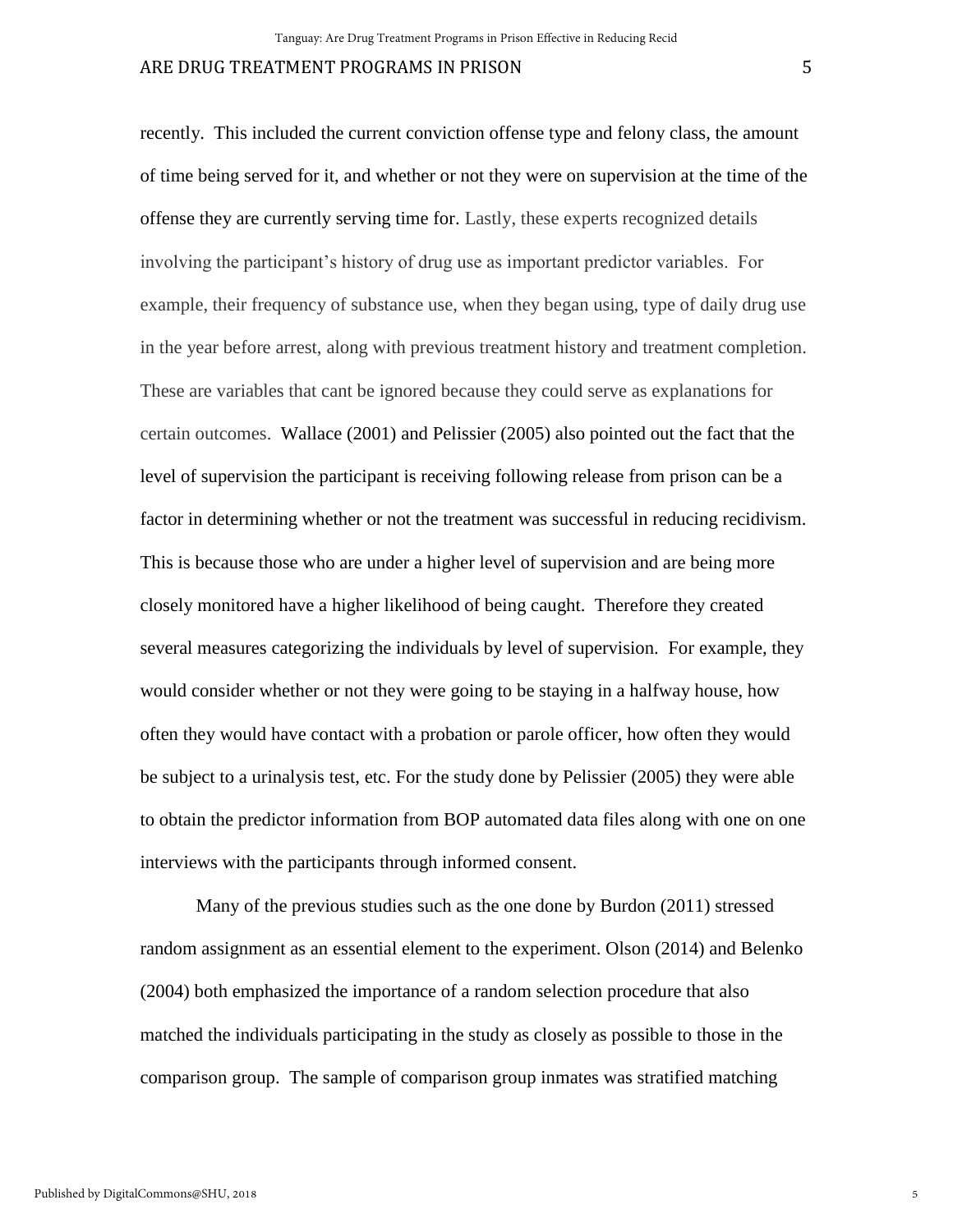them with the treatment participants based on characteristics such as age, race, gender, drug use, length of time served in prison, prior convictions and prison sentences, and desire for treatment. Holmberg (2012) carried the experiment out in a similar way where inmates were matched based on their statistical likelihood to reoffend. The aim in all of these studies was to make the two groups as similar as possible with participation in treatment being the only difference. Along these lines, Olson (2014) and Wallace (2001) made sure to use subjects that were all being released during the same time period as one another. The inmates who participated in treatment and the inmates in the comparison group were both released from prison during the same three-year period as each other. This helped account for any historical events or things going on in the outside world during a certain period of time that could have affected the outcome of the experiments.

It is important to have multiple different sites as Pelissier (2005) and Wallace (2001) both were sure to do in their studies. Instead of evaluating just a single implementation of a treatment program, they collected data from multiple different prisons. This is because the results can be largely dependent on the characteristics of that one particular site. Some treatment programs may be more effective than others. Even when an attempt is made to standardize programs there is always going to be variations. This could have to do with the staff experience and training, the intensity of the program, the way in which it is implemented, the level of attention and support provided to the inmates, or other unique aspects of the program. By using several different prison programs they were able to get more accurate results that were representative of prison systems as a whole.Peters (2015) used records from a comprehensive database from the Iowa Department of Corrections (IDOC) that combined information on courts,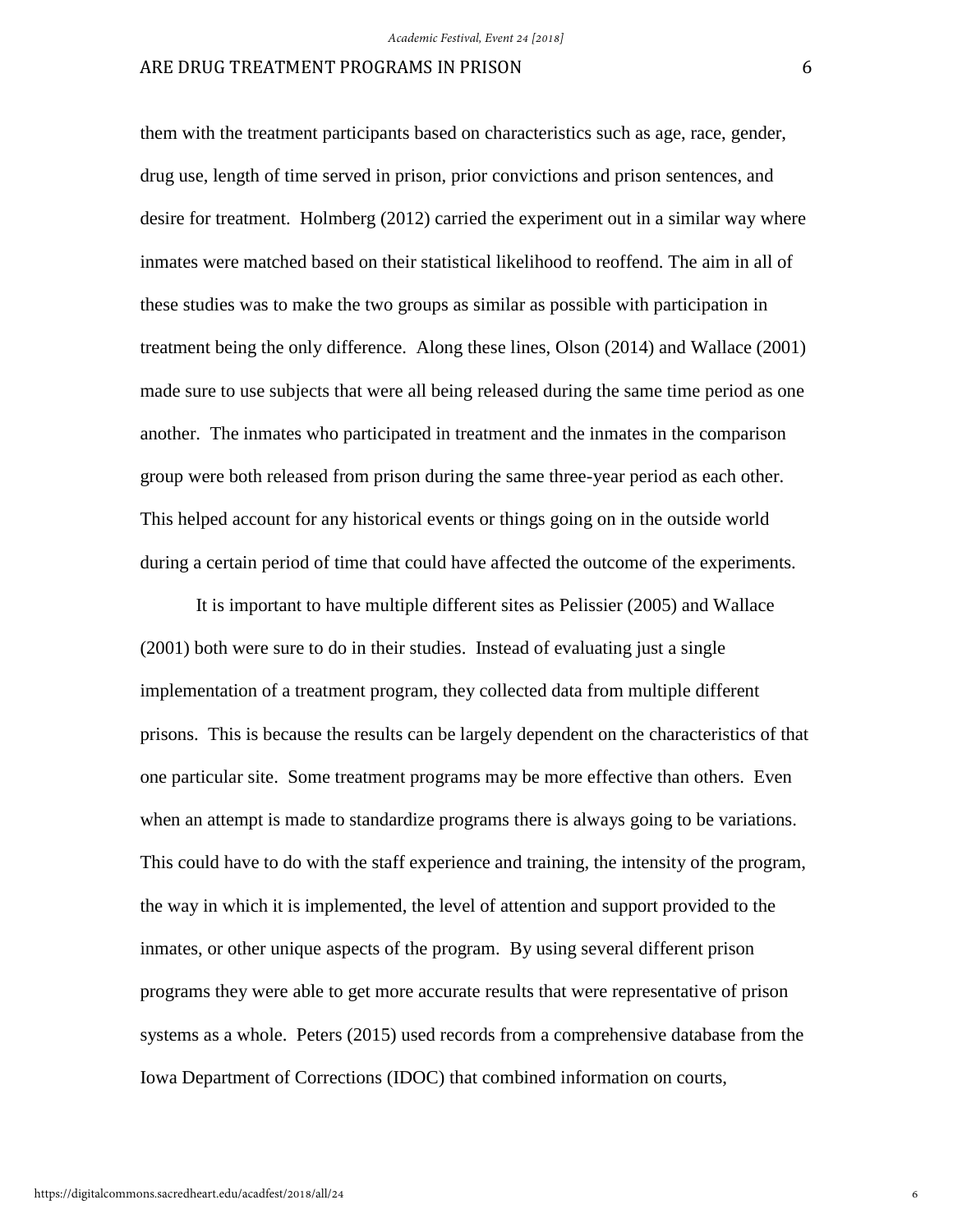corrections, and treatment for all individuals who have come in contact with the criminal justice system across the entire state. Having a single database liked this helped ensure consistent measurement of outcomes and treatments and allowed for the analysis of all treatment interventions across the state instead of a single treatment program in a given location.

Because of the research topic, the studies previously done had to be longitudinal, some being longer than others. In order to measure outcomes many of the studies had follow up periods of at least 12 months. Prendergast (2003) had a 12-month follow up period while Pelissier (2005) had a three-year follow up period where check in's would occur at the 6 month mark, the 18 month mark, and the three year mark. The study done by Olson (2014) had more of a focus on the long term effects of the prison based treatment programs. Here the post discharge recidivism rates for the participants in this study were examined for a minimum of six years and an average of almost seven years. This way they could examine the programs effectiveness at reducing recidivism several years later rather than just short term.

For the study done by Pelissier (2005) follow up data was collected through telephone interviews with probation officers for those released from prison to supervision. The information collected should be on the regularity of urine testing, the date of each positive urine test and the type of drug they tested positive for, and the date and type of arrest for any arrests that took place within this time period. For any of the participants that were not under supervision arrest data could be gathered from the National Crime Information Center data. Prendergast (2003) was able to obtain data through 12 month follow up interviews to gather self report data in order to gain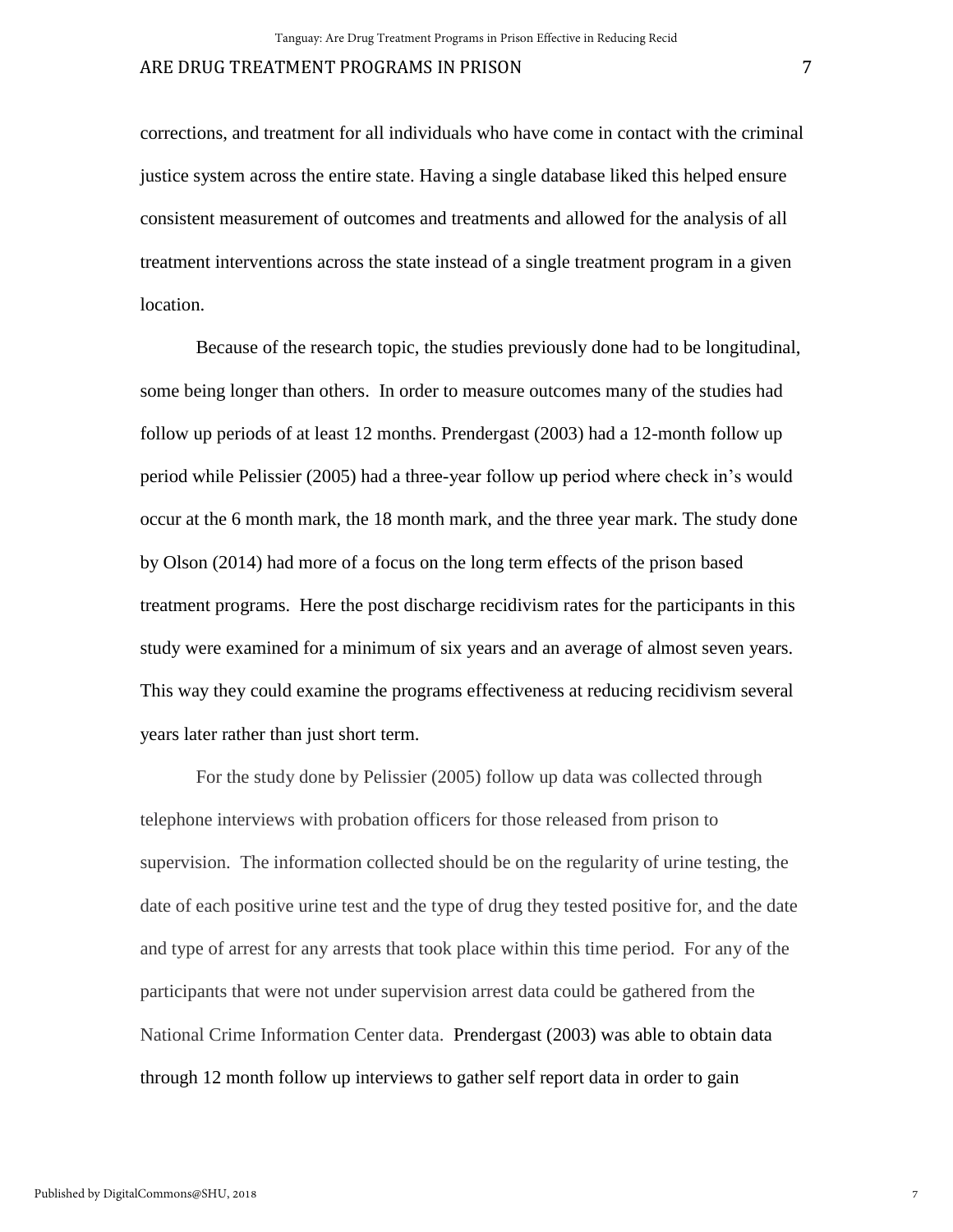information on the number of days to first illegal activity, the type of arrest, and the number of months incarcerated during those 12 months. Data regarding the number of days until their first re-incarceration and the type of offense it was for can also be gathered from the Department of Corrections where the study is taking place (California). Participants could also voluntarily give hair and nail samples to help determine if they had re used. Olson (2014) was able to gain access to prison admission records in order to determine if the participants had returned or not.

There are many similarities shared between the previous studies that have been conducted in the past relating to drug treatment programs in prison and their effectiveness in reducing recidivism. There is a general consensus that participating in a substance abuse treatment program while in jail can help reduce an individuals likelihood of recidivating. With that being said there are several variables that experts have previously identified that could have an impact on the outcome of such experiments.

#### **Proposed Study**

The purpose of the proposed study is to add to the knowledge already gained regarding the effectiveness of drug treatment programs in prisons and to see if by participating in one it can help reduce an individual's likelihood of reoffending. The proposed study involves the comparison of a treatment group of inmates and a nontreatment group of inmates from 20 different prisons. There will be 1000 inmates involved in the study in total but only 500 of them will be participating in the treatment program. Post release from prison each inmate will be followed up with multiple times over the course of several years. Data will be collected on the individuals to see if they committed further crimes, were sent back to prison, or continued their substance use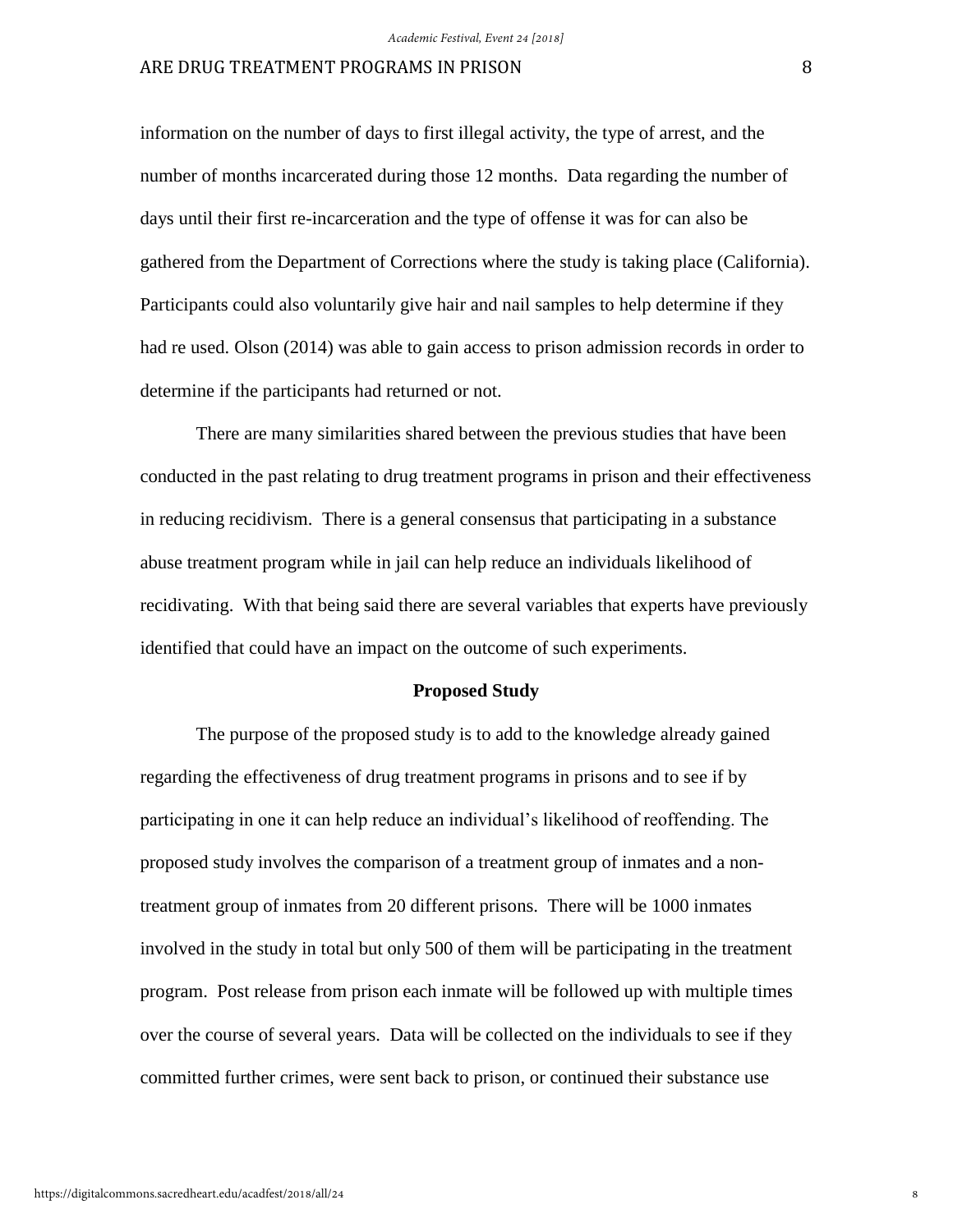following their release. The data collected from the individuals who received treatment will be compared to those in the non-treatment group to see if there are any differences that their involvement in the treatment or lack of could be responsible for.

#### **Hypothesis**

After examining previous literature I hypothesis that the individuals who receive treatment for their substance abuse problem while in prison will be less likely to reoffend following their release than those who did not receive treatment. Thus prison drug treatment programs are effective in reducing recidivism rates if implemented correctly.

#### **Method**

#### **Variables**

The independent variable in this experiment will be whether or not the participants participated in a drug treatment program while in prison. The dependent variable will be whether or not the participant's recidivate following their release from prison. There are several other independent variables that may impact the participant's likeliness to recidivate. These variables include race, age at release, marital status, education level, number of children, gang membership, location, employment history, having a spouse with a substance abuse problem, type of daily drug use in the year prior to arrest, drug and alcohol treatment history, DSM-III-R diagnoses of antisocial personality or depression, mental health treatment history, and living arrangement upon release. Other variables relate to the participant's criminal history and history of prior commitments such as age at first commitment, prior prison sentences, prior arrests, number of prior arrests for violent crimes, and number of prior arrests for drug crimes. Additional variables have to do with the specific crime they were last sent to prison for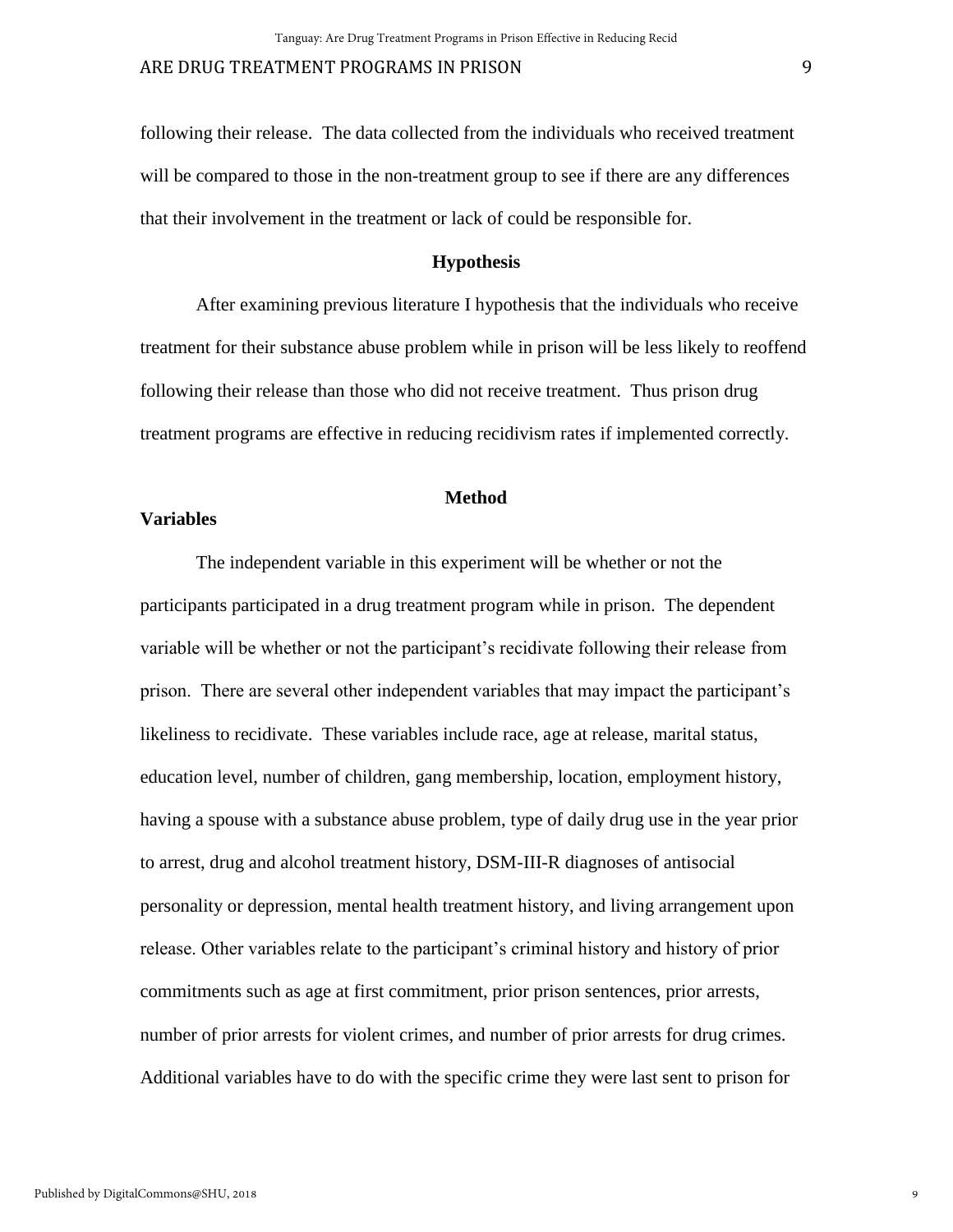and its offense type (ex. violent) along with the months served in prison for it. These predictor variables can be measured by gathering data from the individual through one on one interviews with informed consent. Other predictor variable information related to things such as the offenders criminal history can be gathered by getting permission from the Bureau of Prisons to obtain information from their automated data files.

# **Sample**

Participants will be 500 inmates from 20 different prisons. There will be 25 inmates selected from each prison to participate in a prison drug treatment program. There will also be a comparison group of 25 inmates from each of the 20 prisons. Both the inmates receiving treatment and the ones in the comparison group will be inmates who have a known substance abuse problem. Whether or not they are selected for treatment or not will be determined randomly and is not voluntary. The individuals in the comparison group will be matched as closely as possible to the individuals in the treatment group. This will be done by stratifying the comparison group of inmates to match them with the treatment participants based on specific characteristics such as age, race, gender, drug use, crime they are in prison for, length of time served in prison, prior convictions and prison sentences, desire for treatment, and their statistical likelihood to reoffend.

## **Instrumentation**

The instrumentation used to measure the results of this experiment will consist of interviews with probation and parole officers along with gathering data from the Department of Corrections and the National Crime Information Center. This is a longitudinal experiment where data will be collected over a period of five years. The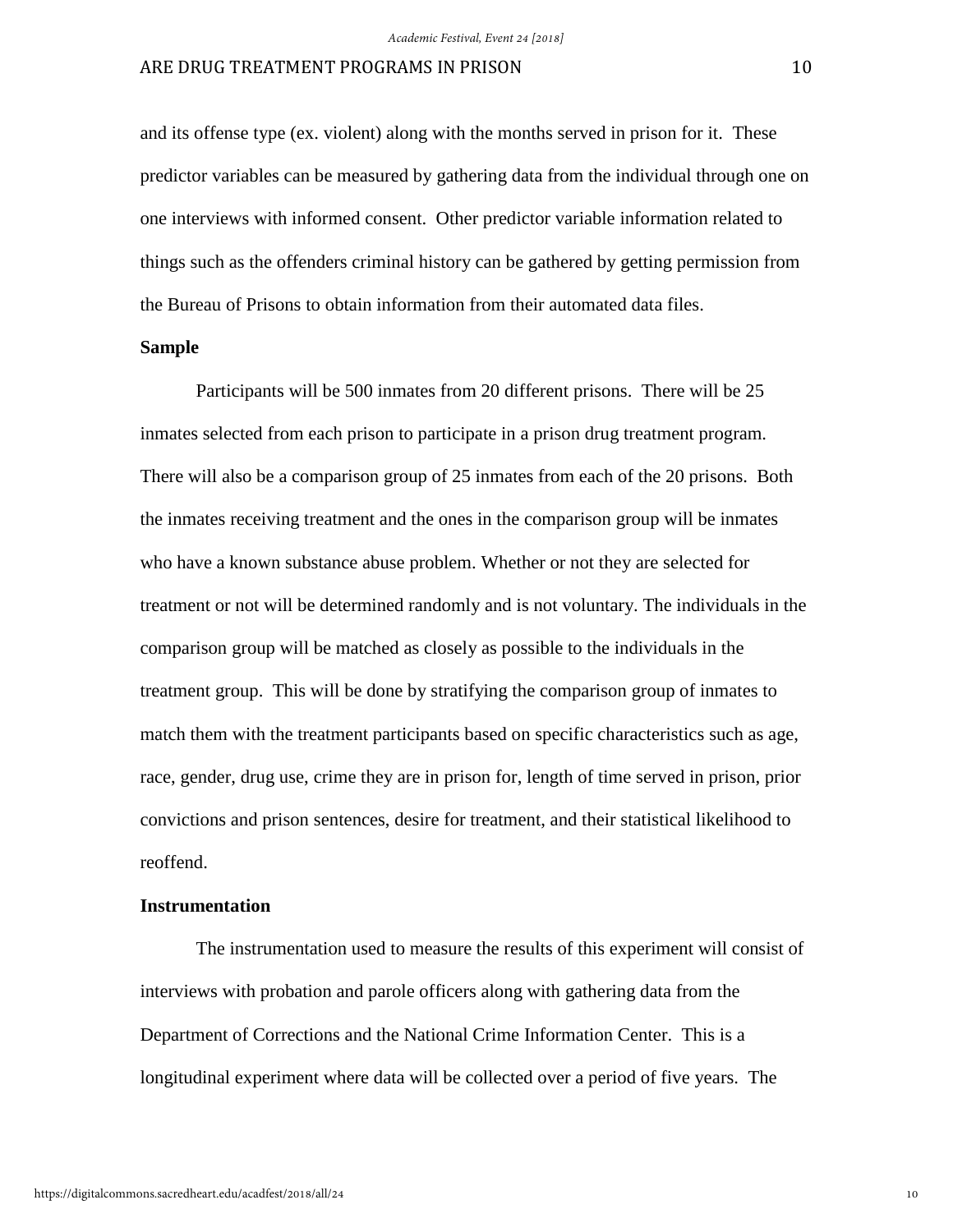data will be collected in 6-month intervals. For those being released from prison to supervision, telephone interviews will be conducted with their probation or parole officer every six months. Information collected from these interviews will be on any positive urine tests, the date they occurred on and the type of drug they tested positive for. Information will also be gathered on the date and type of arrest for any arrests that took place within this time period and the number of days until their first re-incarceration. Arrest data will also be gathered from the Department of Corrections in the area that the experiment is taking place to see if any of the participants have returned to prison within that time period and the number of months they spent incarcerated. Data from the National Crime Information Center will be collected to provide more information on the type of offenses that occurred for those who are not on supervision.

## **Procedures**

Inmates selected to receive treatment will participate in a 3-month intensive therapeutic community (TC) treatment program prior to their release from prison. They will be required to attend group meetings, counseling sessions, classes, and seminars, along with participation in other group activities and exercises aimed at maintaining sobriety. The comparison group will not receive and treatment for substance abuse. The members of both groups will all be released from prison during the same two-year period. Following their release from prison information will be collected on each individual to see if the re-offend within a five year period of time. It is possible that different results may be obtained based on the level of supervision the individual receives following their release from prison. Those receiving a higher level of supervision may be more likely to be caught recidivating than those with minimal or no supervision. To help account for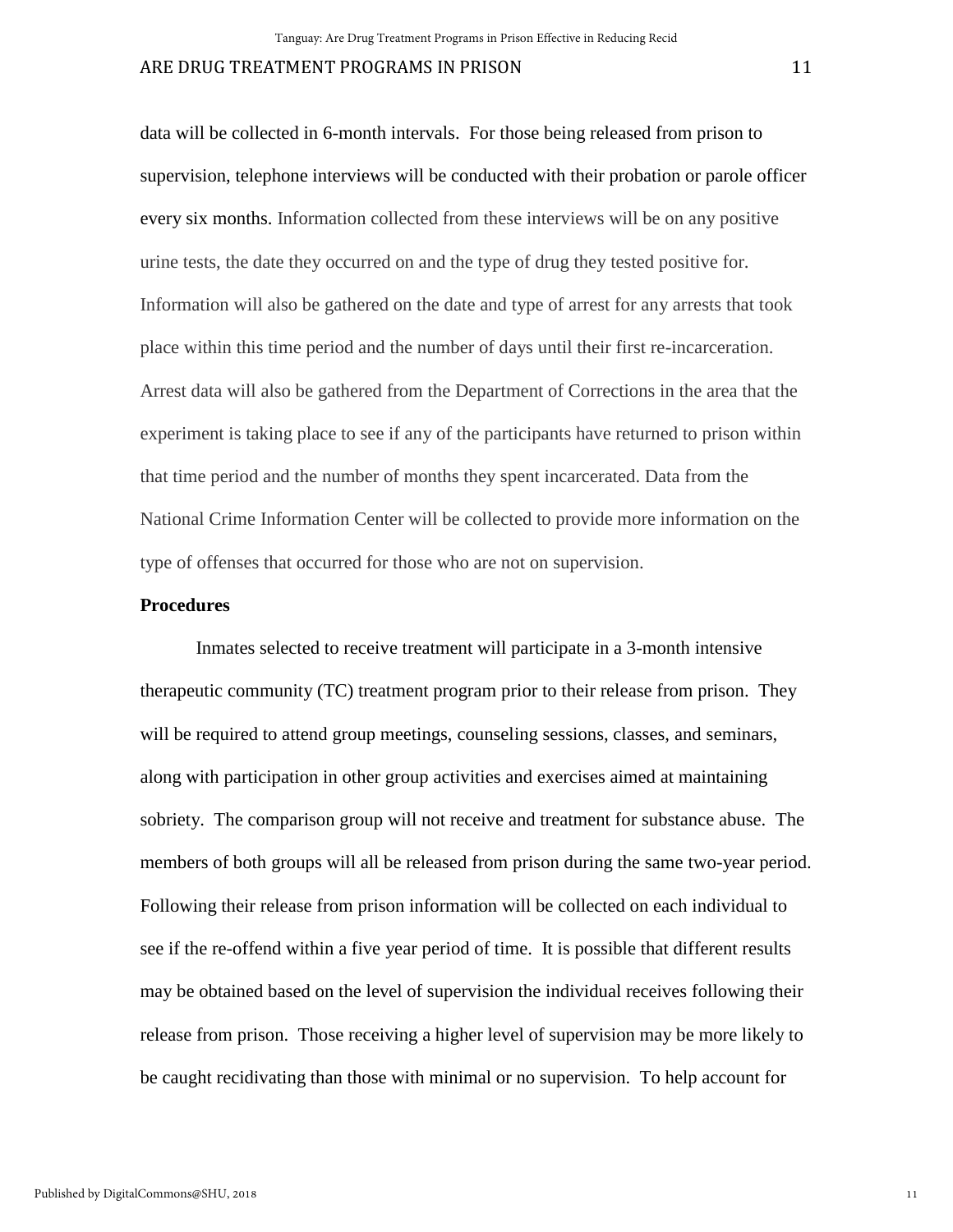this, the individuals will be categorized into their respective levels of supervision. These categories include halfway house, intensive supervision, minimal supervision, and no supervision. The post discharge data will then be examined and coded taking this into account along with the variables previously mentioned. With this data we will be able to determine if there were any differences between the individuals receiving treatment while in prison and those in the comparison group in terms of recidivism rates. This will help further our understanding about whether or not the substance abuse treatment programs in prison are effective in reducing recidivism rates.

#### **Expected Results**

It is expected that participation in the therapeutic communities for three months prior to an inmates release from prison will decrease the likelihood that the offender will reoffend. These are intensive treatment programs designed to instill new values in the individual and teach them to take responsibility for their actions along with helping them maintain sobriety. Those who are treated for their substance abuse problem are less likely to relapse than those who receive no treatment. If they are able to stay sober this should reduce their likelihood of reoffending because as stated before many of the crimes these individuals are committing are drug related. However, I do think that some of the variables may play a significant role in their likeliness to reoffend regardless if they receive treatment or not. Depending on circumstances such as the extent of their substance abuse problem, their criminal history, and their willingness to rehabilitate themselves the results could be affected. Since it is not voluntary some individuals may be selected for it who have no desire to maintain sobriety or change their habits. In some cases they may still be able to be helped but there are some situations where they are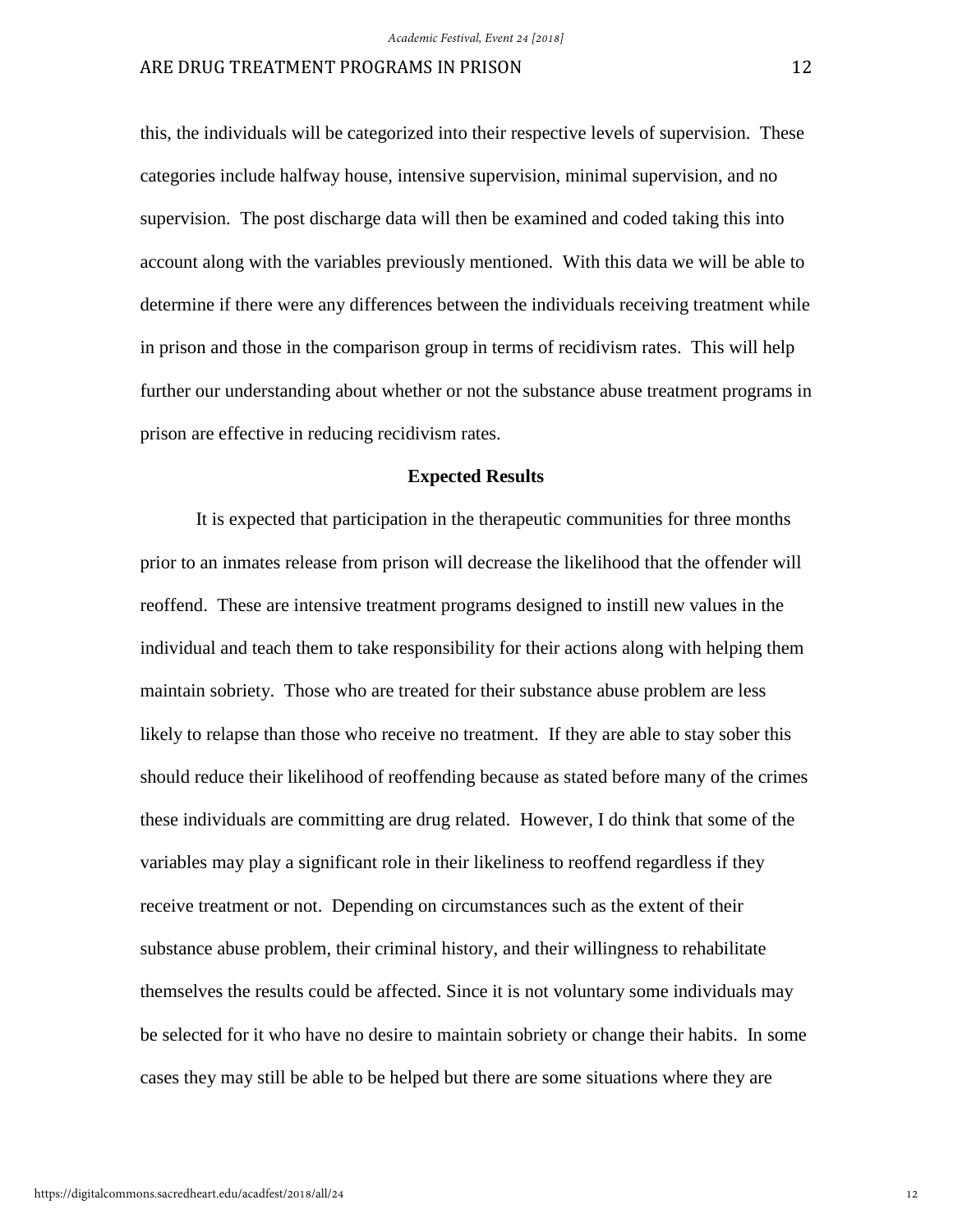going to reoffend when they get released into the community regardless. Furthermore, I also expect that those who continue to seek treatment in the community following their release from prison will have a lower likelihood of reoffending.

#### **Discussion**

A limitation of this study could be the possibility that some people might reoffend without getting caught. Not every crime that occurs gets reported and not everyone who commits a crime gets caught. Therefor this could affect the results if people are recidivating but the data is not being gathered on it. As mentioned before, we will attempt to account for some of this by categorizing them into their respective levels of supervision but there is still a possibility of this happening. Another possible issue with this study is that some people who really need treatment for their substance abuse problem may not receive it. Members of both the treatment group and the comparison group all have some sort of abuse issue however only half of them will be chosen to receive treatment. This is because their needs to be a comparison group to see if there are different outcomes for those receiving it and those not receiving it. This process is random and is not voluntary so some people may not be selected for it who need it more than others. This study can potentially have policy implications. If the drug treatment programs are found to be effective it will help support the idea behind requiring inmates with a substance abuse problems to participate in some sort of drug treatment program while behind bars.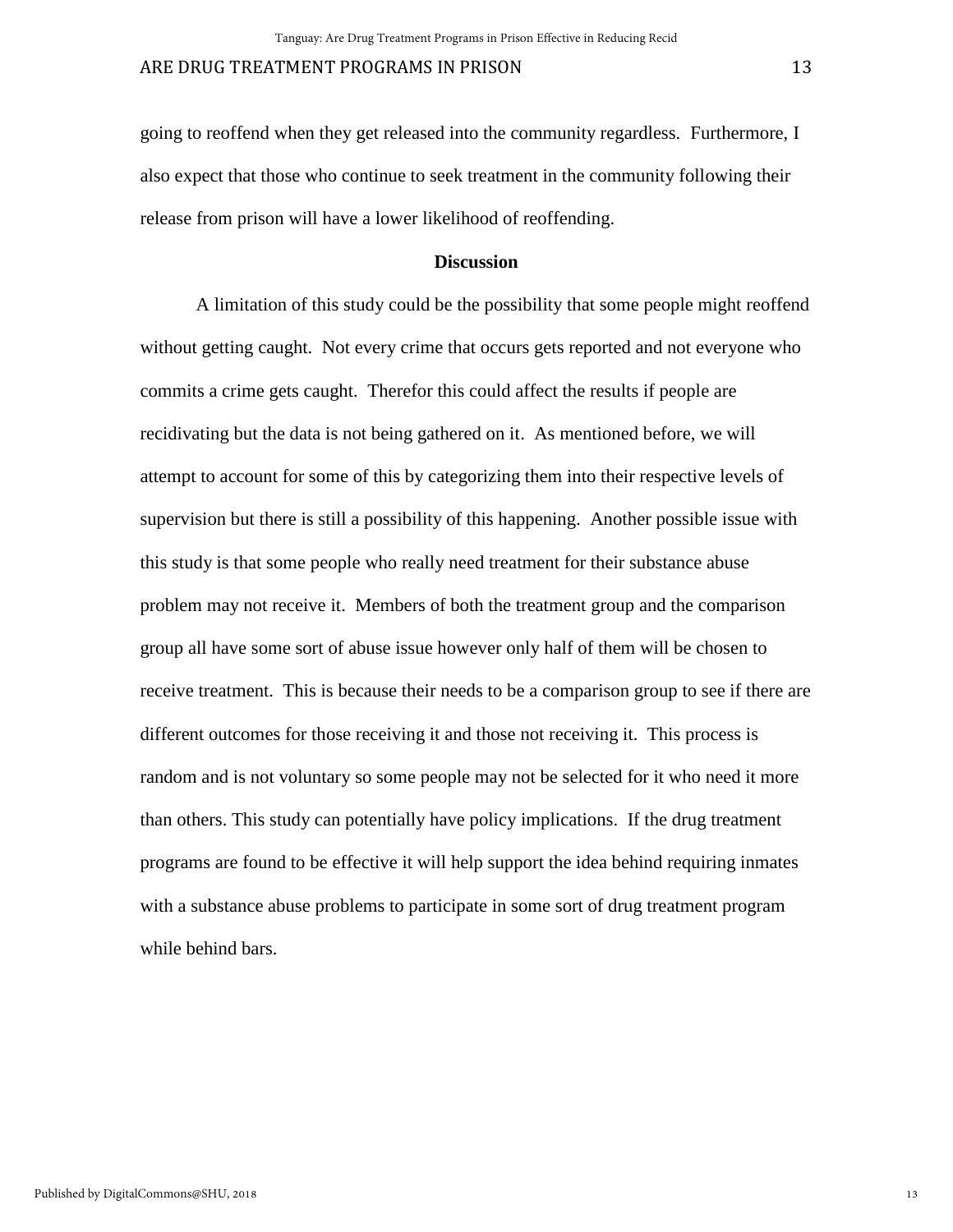#### References

- Abuse, N. I. (n.d.). Introduction. Retrieved May 03, 2017, from [https://www.drugabuse.gov/publications/principles-drug-abuse-treatment](https://www.drugabuse.gov/publications/principles-drug-abuse-treatment-)criminal-justice-populations/introduction
- Belenko, S., Foltz, C., Lang, M. A., & Sung, H. (2004). Recidivism Among High-Risk Drug Felons. *Journal of Offender Rehabilitation*, 40(1-2), 105-132. doi:10.1300/j076v40n01\_06
- Burdon, W. M., Lore, J. S., & Prendergast, M. L. (2011). Developing and Implementing a Positive Behavioral Reinforcement Intervention in Prison-Based Drug Treatment: Project BRITE. *Journal of Psychoactive Drugs*, 43(Sup1), 40-50. doi:10.1080/02791072.2011.601990
- Hiller, M. L., Knight, K., & Simpson, D. D. (1999). Prison-based substance abuse treatment, residential aftercare and recidivism. *Addiction*, 94(6), 833-842. doi:10.1046/j.1360-0443.1999.9468337.x
- Holmberg, S., & Öberg, J. (2012). Effects of Drug Treatment Units in Swedish Prisons. *Journal of Scandinavian Studies in Criminology and Crime Prevention*, 13(1), 44- 63. doi:10.1080/14043858.2012.670465
- Johnson, K. W., Young, L., Shamblen, S., Suresh, G., Browne, T., & Chookhare, K. W. (2012). Evaluation of the Therapeutic Community Treatment Model in Thailand: Policy Implications for Compulsory and Prison-Based Treatment. *Substance Use & Misuse*, 47(8-9), 889-909. doi:10.3109/10826084.2012.663279
- Marlowe, D. B. (2003, August). Integrating Substance Abuse Treatment and Criminal Justice Supervision. Retrieved May 03, 2017, from https://www.ncbi.nlm.nih.gov/pmc/articles/PMC2851043/
- Olson, D. E., & Lurigio, A. J. (2014). The Long-Term Effects of Prison-Based Drug Treatment and Aftercare Services on Recidivism. *Journal of Offender Rehabilitation, 53*(8), 600-619. doi:10.1080/10509674.2014.956965
- Pelissier, B., Motivans, M., & Rounds-Bryant, J. L. (2005). Substance Abuse Treatment Outcomes. *Journal of Offender Rehabilitation, 41*(2), 57-80. doi:10.1300/j076v41n02\_04
- Pelissier, B., Wallace, S., O'neil, J. A., Gaes, G. G., Camp, S., Rhodes, W., & Saylor, W. (2001). Federal Prison Residential Drug Treatment Reduces Substance Use And Arrests After Release. *The American Journal of Drug and Alcohol Abuse, 27*(2), 315-337. doi:10.1081/ada-100103712